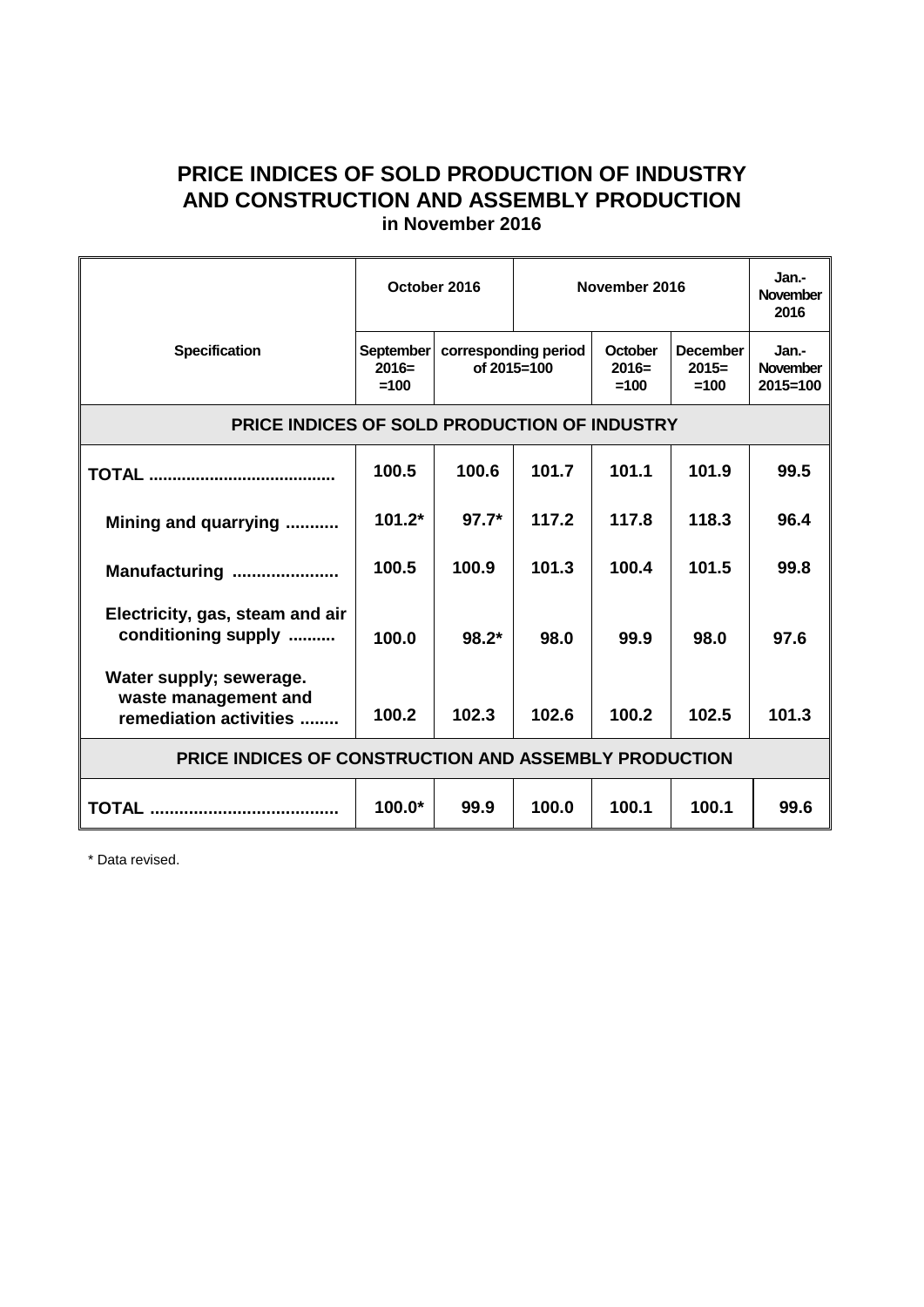According to preliminary data, **the prices of sold production of industry** in November 2016 were higher by 1.1% than in the previous month. The growth of prices was recorded in mining and quarrying by 17.8% of which mining of coal and lignite (by 24.3%) mainly due to the almost 2-fold prices increase of coking coal. In mining of metal ores prices were higher by 18.6%. The growth of prices was recorded also in manufacturing by 0.4%, of which the biggest in manufacture of other transport equipment (by 1.3%). The growth of prices was also recorded among other things in manufacture of basic metals (by 0.9%), of chemicals and chemical products (by 0.8%), of motor vehicles, trailers and semi-trailers, of computer, electronic and optical products, of beverages (by 0.7% each), of food products, of rubber and plastic products, of metal products (by 0.6% each), of electrical equipment, of textiles (by 0.5% each), of furniture, of pharmaceutical products (by 0.4% each), of other non-metallic mineral products, of machinery and equipment (by 0.3% each), of wearing apparel as well as of leather and related products (by 0.1% each). The prices in manufacture of paper and paper products reached the level similar to the one recorded in October 2016. The drop of prices was recorded among other things in manufacture of products of wood, cork, straw and wicker (of 0.1%), of the printing and reproduction of recorded media (of 0.4%) as well as of coke and refined petroleum products (of 1.1%). The prices in section water supply; sewerage, waste management and remediation activities were higher by 0.2%. However the drop of prices was recorded in section electricity, gas, steam and air conditioning supply - of 0.1%.

In comparison to December of the previous year the prices of sold production of industry were higher by 1.9%. The growth of prices was recorded in mining and quarrying by 18.3%, of which in mining of metal ores (by 25.8%) as well as in mining of coal and lignite (by 21.2%). In section water supply; sewerage, waste management and remediation activities prices were higher by 2.5%. The growth of prices was also recorded by in manufacturing by 1.5%, of which the biggest in manufacture of coke and refined petroleum products (by 16.1%). The growth of prices was recorded among other things in manufacture of basic metals (by 5.3%), of printing and reproduction of recorded media (by 4.5%), of leather and related products (by 2.5%), of food products (by 2.2%), of other transport equipment (by 1.9%), of motor vehicles, trailers and semi-trailers (by 1.5%), of rubber and plastic products (by 1.3%), of pharmaceutical products (by 0.6%), of other nonmetallic mineral products (by 0.4%), of electrical equipment (by 0.3%) as well as of textiles (by 0.2%). Prices in manufacture of beverages reached the level similar to the one recorded in December 2015. The drop of prices was recorded among other things in manufacture of computer, electronic and optical products (of 0.3%), of wearing apparel (of 0.4%), of metal products, of products of wood, cork, straw and wicker (of 0.5% each), of paper and paper products (of 0.7%), of furniture (of 1.2%), of machinery and equipment (of 1.4%) as well as of chemicals and chemical products (of 2.1%). The drop of prices was recorded in section electricity, gas, steam and air conditioning supply - of 2.0%.

In November 2016 the prices of sold production of industry were by 1.7% higher than a year earlier (drop of 1.8% in November 2015). The prices increased in sections: mining and quarrying by 17.2%, water supply; sewerage, waste management and remediation activities - by 2.6% as well as manufacturing - by 1.3%. The drop of prices was recorded in sections: electricity, gas, steam and air conditioning supply - of 2.0%.

It is estimated that the **prices of construction and assembly production** in November 2016 were by 0.1% higher that in the previous month. A growth of prices was recorded in construction of buildings and in specialised construction activities (by 0.1% each). The drop of prices was recorded in civil engineering (of 0.1%).

In November 2016 the prices of construction and assembly production reached the level similar to the one recorded in November 2015 and were by 0.1% higher than in December of previous year.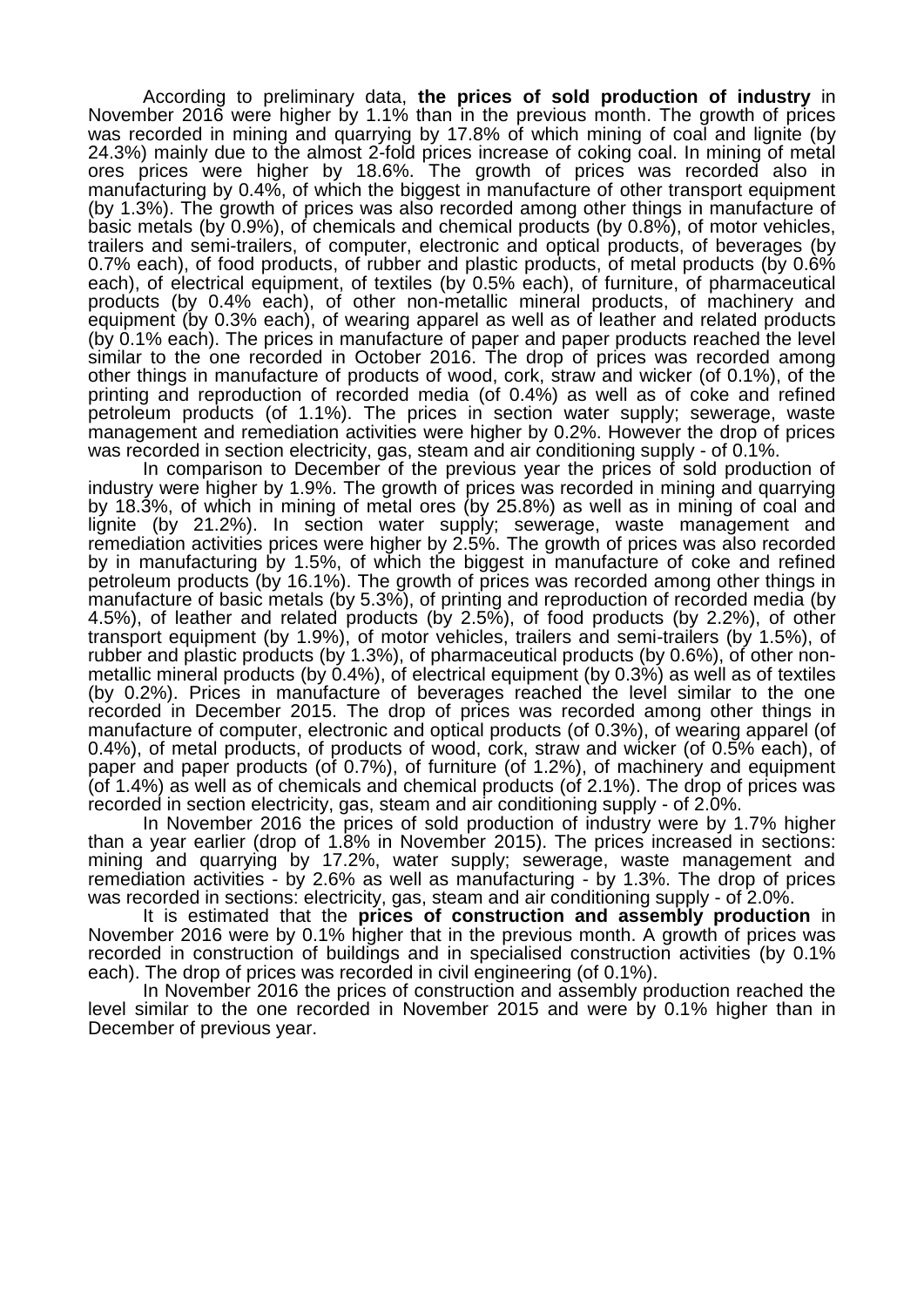